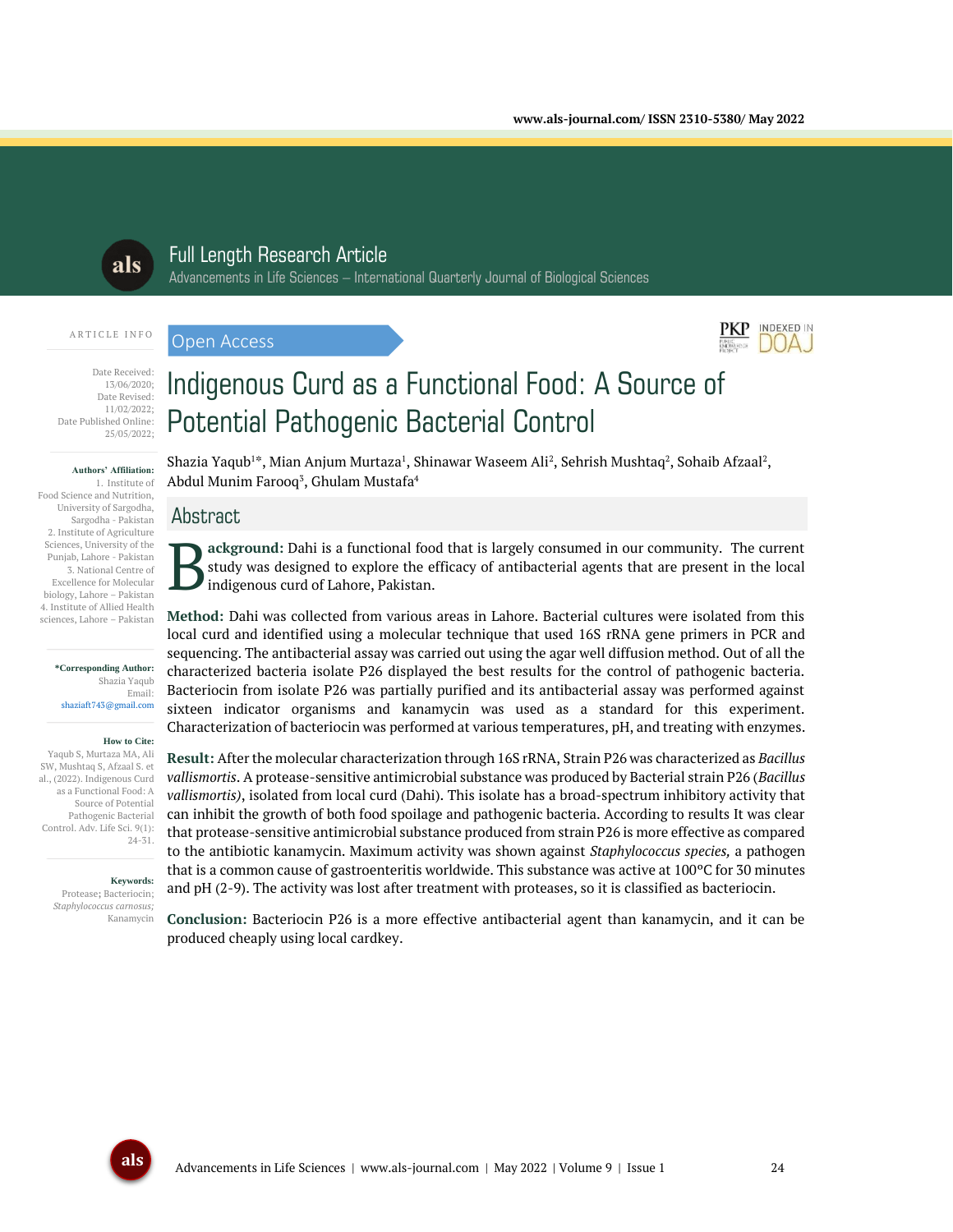## **Introduction**

Dahi (Curd) is a fermented milk product very common among the Pakistani community due to its taste and nutritional value. Dahi (curd) is produced under uncontrolled milk fermentation conditions at both commercial and domestic levels, as milk is inoculated with one-day-old curd (Dahi) [1, 2]. Dahi is categorized as a functional food as its health benefits and therapeutic effects are strongly addressed. It is effective against a different disease that affects the gastrointestinal tract [3]. Many antibacterial chemicals are produced during fermentation, and the pH of milk is reduced, making it an unsuitable habitat for certain bacteria, so reducing the growth of undesirable pathogens. [4]. Various compounds that are by-products of fermentation and effective against other microbes include organic acids, hydrogen peroxide, and bacteriocins produced by LAB (Lactic acid bacteria) during fermentation [5].

Bacteriocins are ribosomally produced antimicrobial compounds, protein in nature, and are produced by a wide range of bacteria [6]. Since bacteriocins are natural antimicrobial agents so these bacteria could be the best possible replacement of chemical preservatives and can act as a strong linkage between food and pharmaceutical industries [7]. More effective responses can be obtained by combinations made of one bacteriocin with another, or bacteriocins with other natural antimicrobial compounds [8].

As we live in an era where multi-drug resistance (MSD) is on the rise, one of the key goals of the pharmaceutical business is to locate natural antibiotics, particularly from the local environment, in order to control harmful bacteria and, ultimately, to reduce disease prevalence. As a result of the foregoing facts, the current study is aimed to examine different antibacterial agents derived from the local indigenous curd of Lahore, Pakistan.

## **Methods**

Dahi was collected from different locations of Lahore and seventy (70) bacteria were isolated and purified.

#### **Antibacterial Potential Assay:**

Indicator organisms were taken from First culture bank of Pakistan, Faculty of Agricultural Sciences, University of the Punjab. These seventy bacterial pure cultures were further screened for antibacterial potential against sixteen indicator bacteria named as (*Listeria monocytogenes, Escherichia coli, Salmonella typhi, Salmonella paratyphi, Yersinia pseudotuberculosis, Yersinia enterocolitica, Klebsiella pneumoniae, Klebsiella pneumoniae ssp. rhinosclerosis, Clostridium difficille, Bacillus subtilis, Staphylococcus caprae,* and

*Staphylococcus carnosus, Micrococcus roseus, Micrococcus luteus, Shigella dysenteriae,* and *Pseudomonas*. All indicator organisms were grown in tubes containing LB broth medium by inoculating loop full sample and incubating at 37 °C for 24 hrs.

| Isolate<br>Name                                    | Colony<br><b>Shape</b> | Edges/<br><b>Margins</b> | Elevation | <b>Opacity</b><br>Opaque/<br><b>Translucent</b> | Texture<br>Smooth/Rough |
|----------------------------------------------------|------------------------|--------------------------|-----------|-------------------------------------------------|-------------------------|
| P <sub>26</sub><br><b>Bacillus</b><br>vallismortis | Rhizoid                | Rhizoid                  | Flat      | Translucent                                     | Smooth                  |

**Table1:** Morphological characteristics of isolated bacterial colonies P26.

The purified bacterial isolates were grown in respective MRS medium by inoculating loop full of pure culture in tubes containing 7 mL MRS and M17 broth at 37 °C for 24 hrs. It was centrifuged, and the pellet was separated from the supernatant. The pellet was separated from the supernatant after centrifugation. The pellet was used to extract DNA.

Agar well diffusion method was adopted to analyze the antibacterial spectrum of isolated bacteria P26 against indicator organisms [9]. Wells were made in an agar plate with a sterile borer of 5mm. Then 100 microliter of bacterial supernatant was filled in it. It was given time for proper absorption before incubation. The zone of inhibition was measured in mm. Kanamycin (100 mg/mL) was used as a standard. The zone of inhibition produced by antibiotic kanamycin and bacterial culture was compared.

#### **Isolation of Bacteriocin:**

#### **Cell-free culture supernatant fluid (Cfcsf) for bacteriocin assay**:

The bacterial isolate P26 was further screened for bacteriocin activity. The bacterial strain was grown in broth media and their supernatant was separated by centrifugation.

#### **pH neutralization:**

The pH of Cfcsf was set by using acid standard solutions of (Hydrochloric acid) and base (Sodium hydroxide) for the exclusion of the antimicrobial effect due to acids (organic) released by bacteria in the medium. The antagonistic action was tested by adopting the agar well diffusion method [10].

#### **Treatment with catalase:**

To check the hydrogen peroxide effect on antagonistic activity, the catalase enzyme 10 mg/mL was poured into it. It was held (37°C, 2 hrs.). Afterward, it was heated at 80 °C for enzyme inactivation and inhibitory activity as checked against indicator bacteria [10].

#### **Confirmation of bacteriocin:**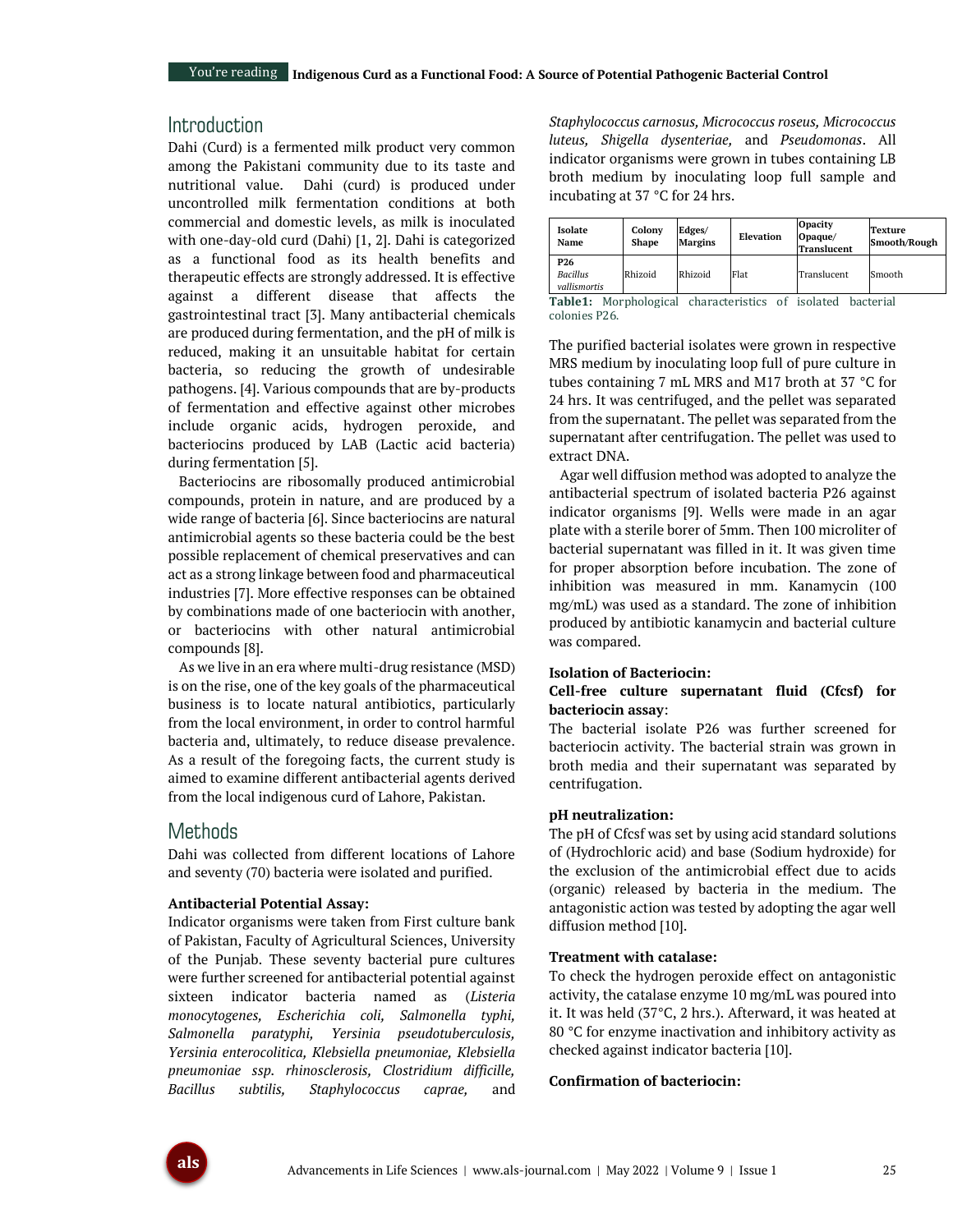To confirm the presence of bacteriocin, a 1 mL sample was treated with filter-sterilized protease enzyme solutions for 2 h at 37 °C, trypsin proteinase Kin 20 mM Tris-HCl, pH 7.0 [11].

#### **Antibacterial activity of bacteriocin P26:**

After confirmation of bacteriocin, its antibacterial assay was performed against sixteen indicator organisms. Kanamycin 10mg/mL was used as standard.

#### **Characterization of Isolate P26 Phenotypical characterization:**

Isolate P26 was identified morphologically based on colony shape, color, texture, margins, opacity, and elevation. Bacterial isolate (P26) was gram stained and their morphological features, movement (motility) were observed under a light microscope. Then different biochemical and enzymatic (Catalase, Sugar fermentation) tests were performed for their identification following Bergey's manual of systematic bacteriology.

#### **Molecular characterization**

#### **Genomic DNA isolation:**

Genomic DNA was extracted by the following method of Cardinal and others [12] with some amendments. Activated MRS cultures (10mL) were centrifuged (12000 rpm, 10 min.), the supernatant was discarded, and the pellet was washed with 1ml EDTA-NaCl solution then re-suspended in 560 µL 1xTE buffer (pH 8). 3µL of 1mg/mL proteinase K, 3µL lysozyme (20mg/ml), 10 % SDS 20 µL were added and after gentle mixing 100 µL of 5M NaCl solution and 80 µL, CTAB/NaCl solution was added at kept at 37°C for 30 minutes. Then 700 µL chloroform/isoamyl was added before centrifugation. The upper phase was shifted into a new Eppendorf tube. It was extracted twice with 700 µL chloroform/isoamyl alcohol. DNA was precipitated by the addition of sodium acetate 20 µL and absolute ethanol 500 µL. It was mixed and kept overnight at -20°C. By centrifugation (12000rpm, 15 min), a pellet of DNA was formed. Then it was washed with 200 µL of 70% ethanol. DNA was again centrifuged after washing. Ethanol was removed and dried at room temperature. Then it was mixed with distilled water. 100µg/mL RNase (1µL/20µL DNA) was added before incubation at 37 °C for 30 minutes. Then washed with alcohol (chloroform/isoamyl 24/1, v/v). The upper phase was shifted into a new Eppendorf tube. Absolute ethanol 50 µL and sodium acetate 3 µL was added and kept overnight at -20 °C overnight and then centrifuged for pellet formation. Pellet was dried. And 25 µL of distilled water was added and mixed. Then the band was observed under UV transilluminator by conducting electrophoresis (agarose gel).

#### **Polymerase chain reaction:**

PCR-based amplification of isolated bacterial DNA was achieved through universal 16S ribosomal RNA primers obtained from Macrogen, (South Korea). 27F: 5' AGA GTT TGA TCM TGG CTC AG-3" and 1492R: 5' CGG TTA CCT TGT TAC GAC TT-3'. The annealing temperature was calculated according to primer sequences and Taq polymerase to be used. A thermal cycler was used for amplification. The reaction mixture contained  $(30 \mu L)$ contained Taq DNA polymerase buffer (contain MgCl2 and dNTPs) 15μL, Oligo forward (10 picomole/μL) 3μL, Oligo reverse (10 picomole/μl) 3μL, Phire Taq 0.6 μL, sterile deionized water 7.4μL. The DNA fragments were amplified as follows: initial denaturation at 98°C for 5 min followed by 35 cycles of denaturation at 98°C for 20 sec, annealing at 72°C for 20 sec, elongation at 72°C for 1 min, and final elongation at 72°C for 5 min. The products were stored at 4 °C until analysis. Aliquots (5 µL) of the amplified products were visualized by agarose gel electrophoresis (1%) using a DNA marker (Gene ruler 1Kb DNA) under UV Trans illuminator. Sequencing results obtained were matched and compared with primer walking and the gaps were filled. The obtained sequences were compared with the NCBI Gene Bank database by Basic local alignment search tool (BLAST) analysis. The phylogenetic tree was constructed using MEGA 6 software with a maximum likelihood method based on 16S rRNA gene fragments and was evaluated by the bootstrap method with 1000 replicates.

#### **Partial purification of bacteriocin:**

Bacteriocin (P26) was partially purified with ammonium sulphate by adopting the method of [13] 2010 with some modifications.

#### **Ammonium sulphate precipitation:**

Sterilized broth media was inoculated with bacterial culture and incubated under proper conditions. By centrifugation, pellet and supernatant were separated. The supernatant was heated at 80°C for 30 minutes. Then filter through a 0.22um syringe filter to remove any remaining cell. Its pH was adjusted at 6.5 with 2N NaOH. Then ammonium sulphate salt was added up to 40%, 60%, 80% saturation and it was continuously stirred for 15 hours. The solution was stirred in a magnetic stirrer using magnetic beads. This was kept at 4ºC overnight. Then it was refrigerated centrifuged at 10,000 rpm for 30 min for protein precipitation. The supernatant was discarded, and precipitates collected were dissolved in 50mM tris buffer (pH 6.8).

#### **Brad ford test:**

Turn on the spectrophotometer and let it warm up for 15 minutes. It was calibrated at 595nm. In Eppendorf, 20L of each sample was accurately pipetted out, and 50 L of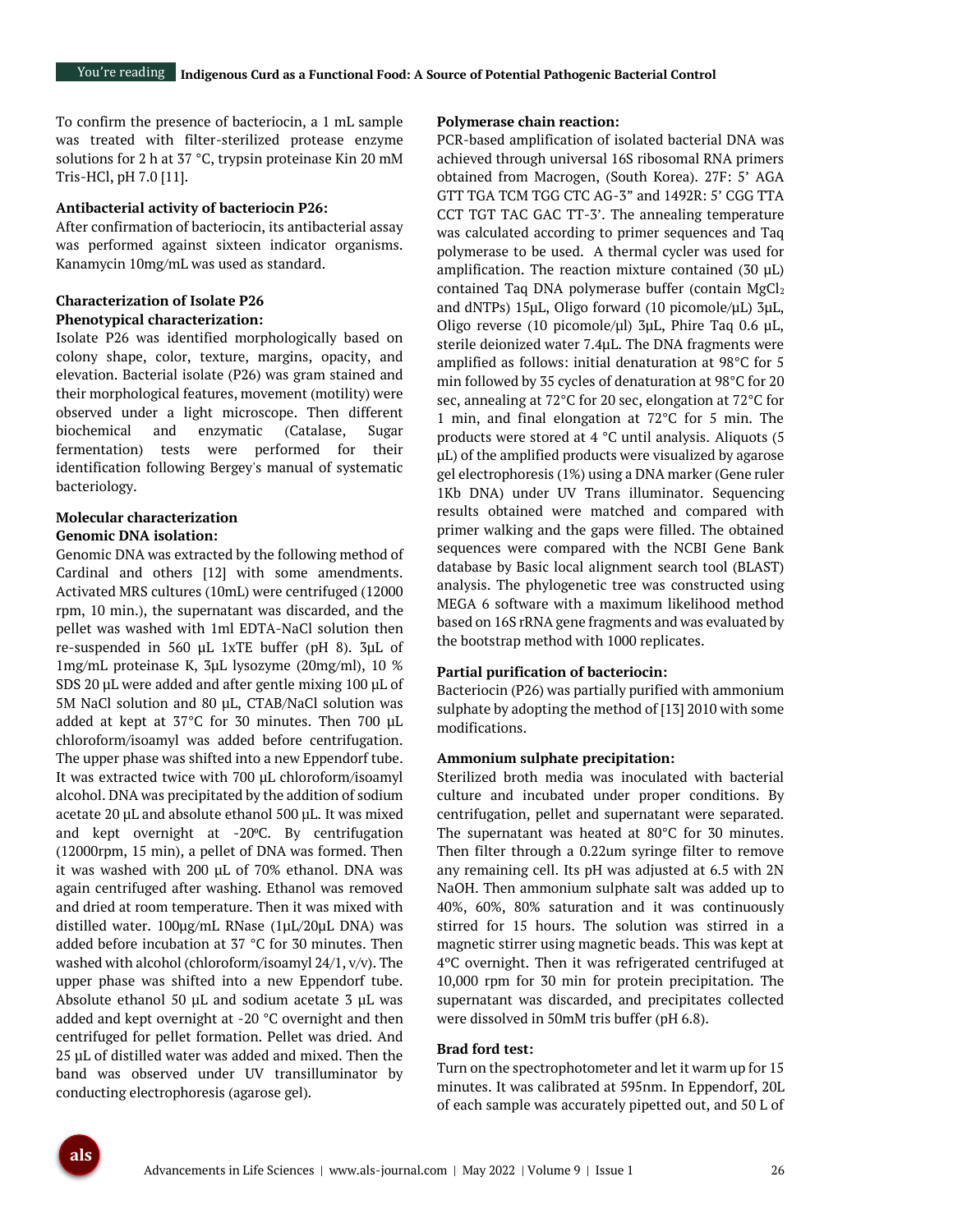1M NaOH was added. 1 mL of Coomassie brilliant blue R-250 (Bio-Rad) was gently mixed in. It was allowed to sit at room temperature for 15 minutes. The sample was placed in 1mL disposable polystyrene cuvettes, and absorbance at 595nm was measured. Using a known concentration of bovine serum albumin, a standard curve was created. The sample's concentration was determined by comparing it to the standard curve [14].

#### **Bacteriocin Characterization**

The antagonistic activity in arbitrary unit/ml (AU/mL) was calculated as a measure of bacteriocin production.

 AU/ml = Diameter of zone of clearance (mm) x1000 Volume taken in well (µL)

Activity is expressed as the percentage of residual activity (AU/ml) measured against indicator organisms by agar-well diffusion assay Quantity of supernatant filled in wells =100µL

For bacteriocin characterization, the culture strain was cultivated in MRS broth (24-48 h at 37°C). It was centrifuged and Cfcsf was separated from the pellet. It was considered a crude bacteriocin [14]. Partially Purified (crude) bacteriocin was characterized at various temperatures (50 °C, 70 °C and 100 °C for 30 minutes, and at 121°C for 5 min), pH ranges (3·0, 4·0, 5·0, 6·0, 7·0, 8·0, 9·0 or 10·0) and assayed for bacteriocins activity [10]. The crude bacteriocin was also characterized by assessing sensitivity to proteolytic and non-proteolytic enzymes.

#### Results

#### **Antibacterial activity of bacterial strain P26 (***Bacillus vallismortis***).**

The growth of twelve indicator species is inhibited by bacterial strain P26. It was discovered to be effective against *Listeria monocytogenes*, *Escherichia coli, Salmonella typhi*, *Salmonella paratyphi*, *Yersinia pseudotuberculosis*, *Yersinia enterocolitica*, *Klebsiella pneumoniae*, *Klebsiella pneumoniae* ssp. rhinosclerosis, *Clostridium difficille*, *Bacillus subtilis*, Sta (See Figure 1). Whereas, *Micrococcus* species, *Shigella dysenteriae*, and *Pseudomonas* spp. are not inhibited by it.

#### **Bacteriocin activity assay:**

**pH adjustment and catalase treatment:** After pH adjustment, the supernatant showed growth inhibition confirming that organic acids are not responsible for this inhibitory activity. Catalase-treated supernatant was tested for antagonistic activity against indicator bacteria by the agar well diffusion method. The results were the same confirming that this inhibition was not due to hydrogen peroxide produced by bacteria.

#### **Confirmation of Bacteriocin Presence**:

The supernatant was treated with protease enzyme and again check against indicator organisms. No inhibition was observed from any of the supernatants of 10 bacteria. This confirms that the compound that is responsible for inhibitory potential is a protein in nature. From this experiment, we named the supernatant Bacteriocin P26.

**Antibacterial activity of bacteriocin P26***:* Bacteriocin P26 and kanamycin both inhibit the growth of all sixteen (16) indicator organisms. The inhibition zones formed by bacteriocin P26 were larger as compared to kanamycin.

Bacteriocin showed maximum inhibitory potential against *Staphylococcus carnosus* (33mm) as compared to kanamycin (13 mm). Minimum growth inhibition by bacterial extract P26 was observed against *Pseudomonas* (18.3mm) and *Bacillus subtilis* (18.3mm) as shown in Fig. 2



**Figure 1: Antimicrobial activity of cell free extract (P26) against indicator organisms;** (A) *Listeria monocytogenes*, (B)*Escherichia coli*, (C)*Salmonella typhi*, (D) *Salmonella paratyphi*, (E) *Yersinia pseudotuberculosis*, (F) *Yersinia enterocolitica*, (G) *Klebsiella pneumoniae*, (H) *Klebsiella pneumoniae* ssp*. rhinosclerosis*, (I) *Clostridium difficile*, (J)*Bacillus subtilis* (K) *Staphylococcus caprae* (L) *Staphylococcus carnosus.*



**Figure 2:** Inhibition of Indicator Organisms by Bacteriocin (P26).

#### **Phenotypical characterization of isolate P26:**

Identification of isolate P26 was performed based on morphological traits of bacterial culture. Phenotypical characterization is shown in (Table 1 and Figure 3).-

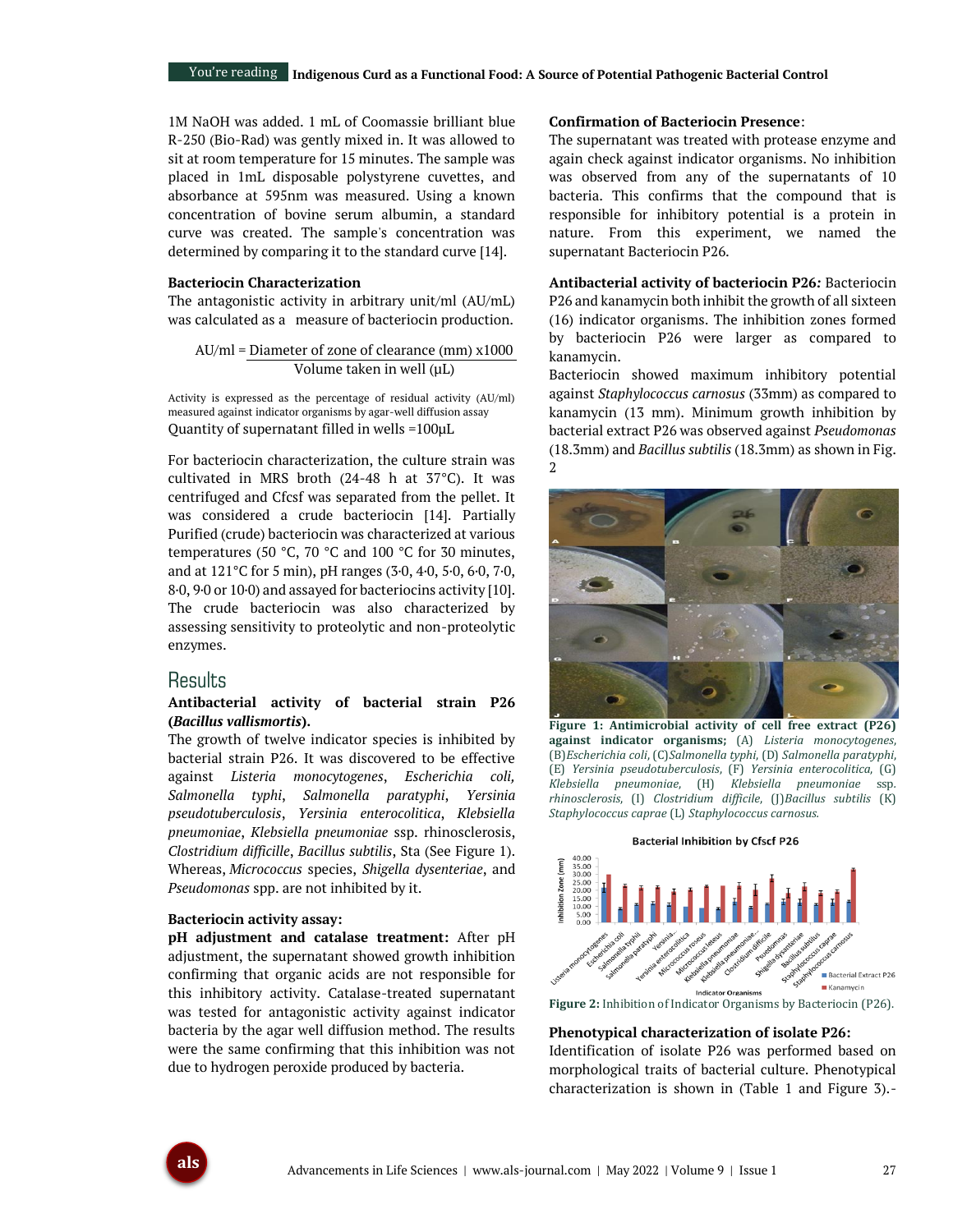Results of the gram staining, biochemical and enzymatic tests performed for identification are shown in Table 2 and Table 3.

| <b>Bacterial</b><br>isolate<br><b>P26</b> | <b>Gram Staining</b> |                           | Shape      | Motile/No<br>n-motile | <b>Catalase Test</b><br>$(+ve/-ve)$ |
|-------------------------------------------|----------------------|---------------------------|------------|-----------------------|-------------------------------------|
|                                           | Purple<br>/Pink      | Gram stain<br>$(+ve/~ve)$ | Rods/Cocci | Motile                | positive                            |
|                                           | Purple               | Gram-<br>positive         | Rods       |                       |                                     |

**Table 2:** Tests of isolated bacteria P26.

| <b>Characteristics</b>          | <b>Readings</b> | <b>Facultative anaerobe</b><br>/Temp |  |
|---------------------------------|-----------------|--------------------------------------|--|
| pН                              | 5.7             | positive                             |  |
|                                 | 3% NaCl         | positive                             |  |
| Saline Solution                 | 5% NaCl         | positive                             |  |
|                                 | 7% NaCl         | positive                             |  |
|                                 | 10% NaCl        | positive                             |  |
|                                 | Max. temp °C    | 50                                   |  |
| Temperature                     | Min. temp °C    | 10                                   |  |
|                                 | Glucose         | Positive                             |  |
|                                 | Maltose         | Positive                             |  |
|                                 | Galactose       | Negative                             |  |
|                                 | Fructose        | Negative                             |  |
|                                 | Xylose          | Positive                             |  |
| <b>Sugar Fermentation Tests</b> | Mannitol        | Positive                             |  |
|                                 | Lactose         | Negative                             |  |
|                                 | Mannose         | Positive                             |  |
|                                 | Sucrose         | Positive                             |  |
|                                 | Sorbitol        | Negative                             |  |

**Table 3:** Tests for differentiation of P26.

## **Molecular characterization of isolate P26:**

Bacterial strain P26 with potential antimicrobial activity was isolated from local indigenous curd collected from Lahore city, Punjab, Pakistan. The DNA was extracted, and agarose gel electrophoresis of DNA samples was performed to confirm it as shown in (Figure 4). The 16S rRNA gene was amplified using universal primers 27F /1492R as shown in (Figure 5).

#### **Sequencing:**

The PCR amplicon of the 16S rRNA gene of strain P26 was sequenced (Sanger Sequencing). This was found in continuous stretches of approximately 1500 base pairs (bp). The species was initially identified by using the BLAST program available at NCBI (http://www.ncbi.nlm.nih.gov/) showing greater than 97% similarity compared with the 16S rRNA sequences of type strains. The sequences were deposited in Gene Bank, assigning the accession number "MG733148  $(P26)$ ".

#### **Phylogenetic analysis:**

The phylogenetic analysis including the representative strains and reference strains of species of isolate P26 was performed using MEGA 6 [16]. Nucleotide sequences were aligned and compared to other nucleotide sequences from GenBank using Clustal W and a phylogenetic tree was generated using the maximum likelihood method in MEGA software (Version 6.0; Biodesign Institute, Tempe, USA).



**Figure 3:** Colony morphologies of isolated bacteria. **Figure 3: Colony morphologies of isolated bacteria (P26)**



**Figure 4 :** Genomic DNA extraction of P26



**Figure 5:** PCR amplification of 16S rRNA gene of bacterial strain P26 using 27F and 1492R primers; Lane M: showing 1kb ladder; Lane 1: showing negative control (without DNA).

Analysis of the robustness of the trees was obtained by a bootstrap approach with 1000 replicates. The isolates and related reference strains were used to construct the phylogenetic trees. Accession numbers of the sequences included in the analysis are shown in Figure 6 available as supplementary material in NCBI gene bank Online. The phylogenetic trees were obtained to confirm the isolate. Isolate P26 closely resembles *Bacillus vallismortis.*

#### **Characterization of Bacteriocin P26**

The bacteriocine formed from P26 was characterized in three ways: chemically (actions of enzymes and catalase), physically (impact of heat and pH). Following partial purification and comparison with the standard curve, the protein content was calculated to be 52.52 ug/ml. The following section provides a detailed discussion of the characterisation of bacteriocine P26.

**Chemical Characterization Effects of enzymes:** 

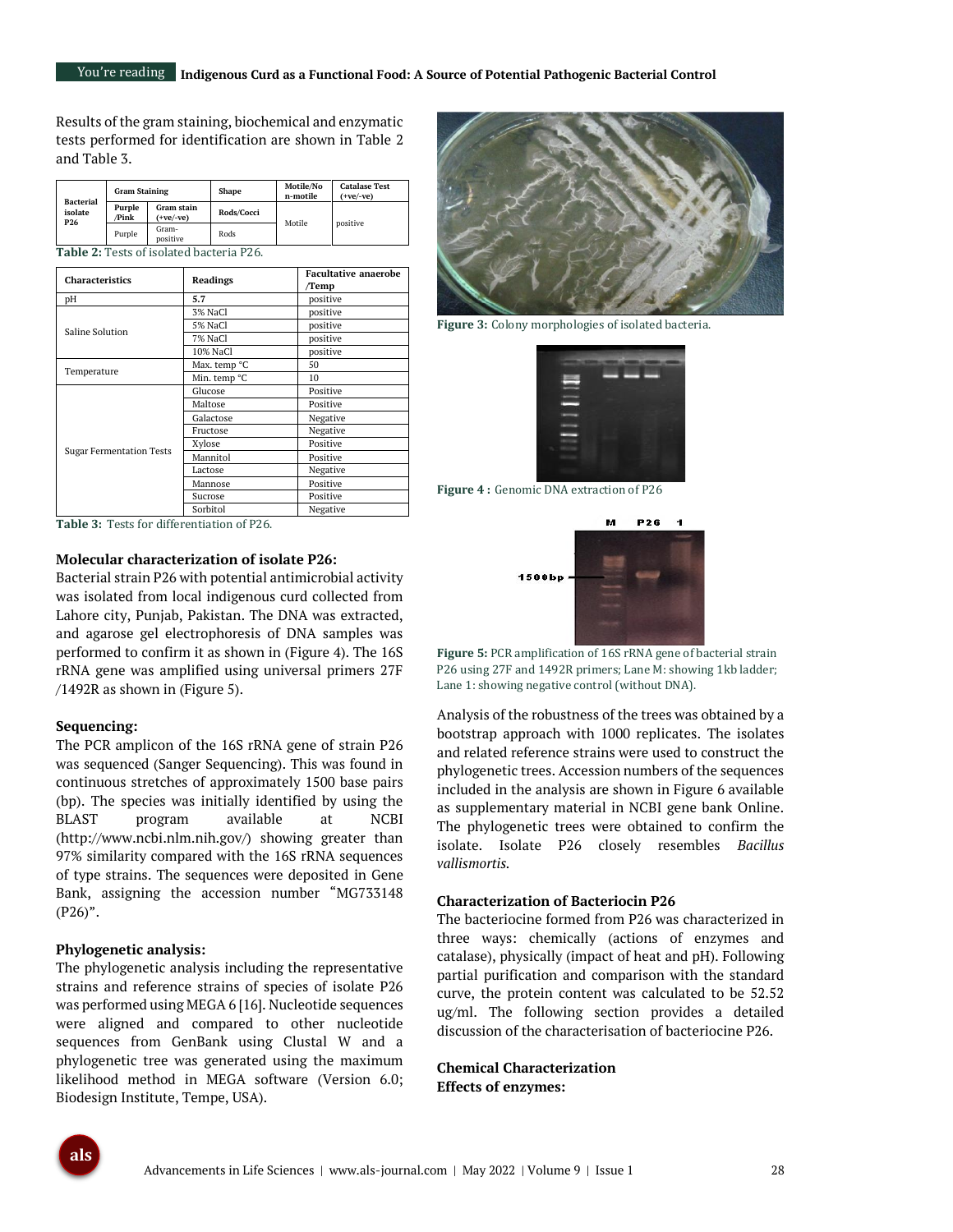The antagonistic activity was completely abolished by proteinase K, trypsin, and chymotrypsin treatment confirming its proteinaceous nature.



**Figure 6:** Maximum likelihood method based on 16S rRNA gene sequences, showing positions of the isolate P26 and relative type strains of Lactobacillus species.

#### **Effect of catalase**:

Catalase-treated supernatants were tested for antagonistic activity against indicator bacteria by the agar well diffusion method. The results were the same confirming that catalase does not affect the bacteriocin activity

#### **Physical Characterization Effects of heat:**

The activity was stable following temperature exposure up to 100°C for 30 minutes but lost completely at 121°C for 5 min as shown in Figure 7.

#### **Effects of pH:**

The cell-free supernatant was shown to retain the activity within the pH range of 2–9, and the optimum pH for the maximum activity was 6 and 7. Above pH 9, activity decrease to zero as shown in Figure8.



**Figure 7:** Effect of temperature on bacteriocin P26.



**Figure 8:** Effect of pH on bacteriocin P26.

### **Discussion**

In the earlier period, the emerging problem of multidrug resistance due to excessive use or false use of antibiotics has imposed a threat of serious health issues. The only solution to this problem is to find new antimicrobial agents that are safe for health and the environment rather than chemicals. The current study suggests that bacterial *Bacillus Vallismortis* (bacteriocin P26) can be used as a potential antibacterial agent against human pathogenic bacteria. These can be used alone or in combination with other bacteria.

*Bacillus Vallismortis* was isolated from Dahi (curd) from different locations of Lahore after purification. Its antibacterial potential was assessed against sixteen indicator bacteria. It was found effective against twelve pathogens.

Bacteriocin P26 was purified by the ammonium sulphate precipitation method. After purification, it was characterized. The results revealed that bacteriocin of bacteria P26 inhibits the growth of sixteen test bacteria (both pathogenic and food spoilage). Bacteriocin P26 is more effective than the supernatant of *Bacillus Vallismortis* suggesting that there is some other unidentified reason due to which bacterial supernatant does not inhibit the growth of *Micrococcus* species, *Pseudomonas* and *Shigella dysantrae.* Both bacteriocin P26 and Kanamycin suppressed the indicator organisms, however as demonstrated above, bacteriocin P26 had a greater inhibitory capacity, implying that natural antimicrobials are more effective.

Several other bacteriocins are isolated, purified, and characterized previously as [17] isolated bacteria from traditional Bulgarian dairy products (home-made fermented milk yogurt for further isolation of bacterial strain having maximum antibacterial activity. In 2009, [18] from various food sources, isolated 601 Lactic acid bacteria (LAB). Among these 35 showed antibacterial activity against test organisms. This activity of the compound showing antibacterial activity was lost after being treated with proteolytic enzymes. This compound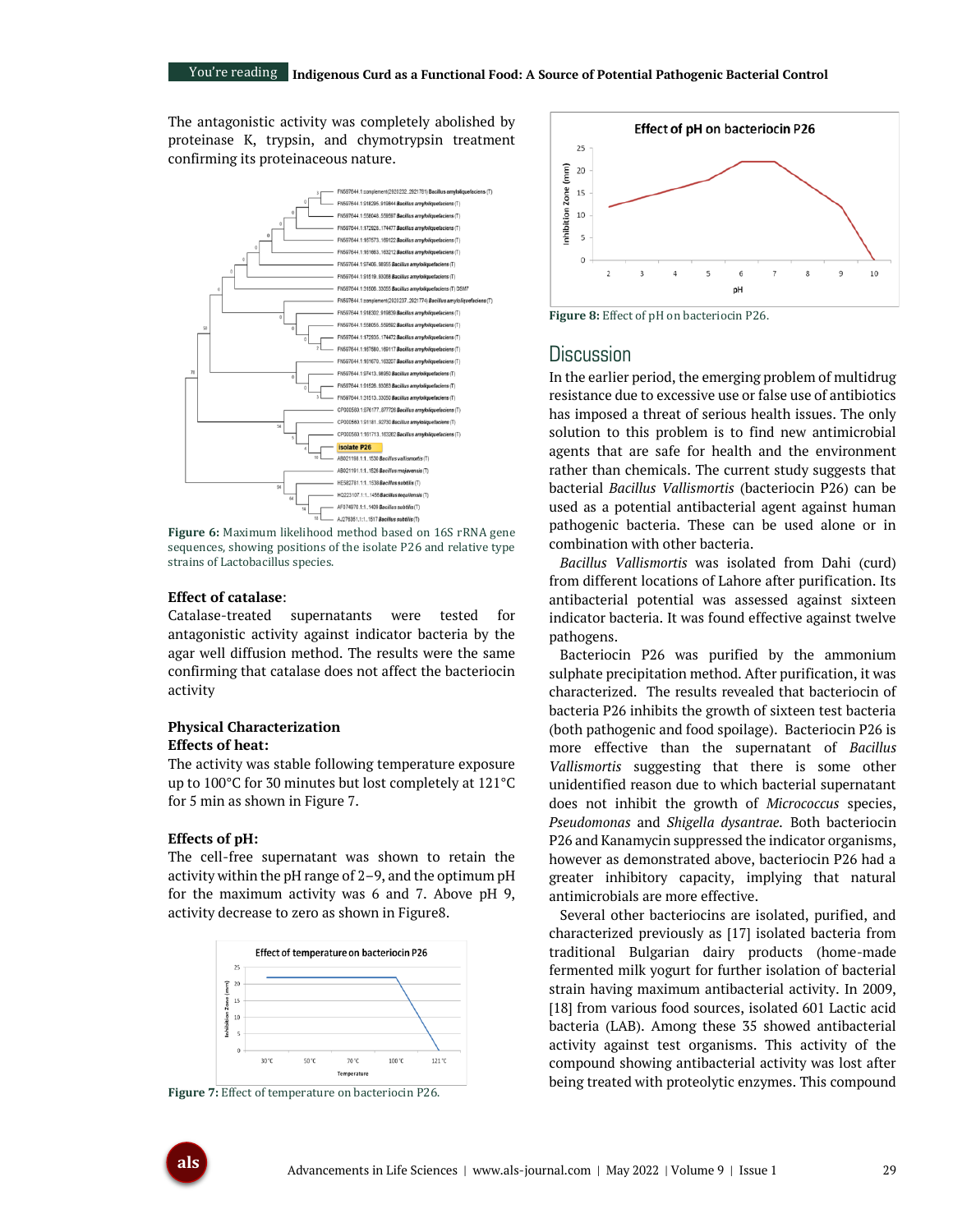was found heat stable and active in pH (2-12) medium. [19] Naz and others isolated 300 bacterial strains from different ecological niches including food, water, soil, stools, and clinical samples. 54.3% of them were separated as bacteriocin producers. Among them bacteriocin from *Pseudomonas aeruginosa* was named as Pyocin was partially purified by ammonium sulphate precipitation (70%). But it was not protein in nature as don't affect by proteinase enzymes. It was found heatstable at 100 ˚C for 15 minutes and pH range of 4 to 10. Mahmood and others [20] isolated fourteen different strains of *Lactobacillus bulgaricus* from dahi. Amongst, a strain TLB06FT was found to have a wide array of antibacterial activities against Gram-positive and negative bacteria was selected for further characterization. Maximum production of bacteriocin at pH 5.5 and temperature of 30-37 ˚C.

Bacteriocin P26 was found to be highly stable under different physicochemical conditions. The unambiguous reason for the thermal stability of bacteriocins is still unknown however; there could be many factors responsible for providing stability to proteins at higher temperatures. The high concentration of proline residues, salt bridges, hydrogen bonds, and polar surface residues can reduce the risk of instability of any protein at elevated temperatures therefore similar factors might be involved in providing thermal stability to P26. These factors not only stabilize the proteins but are also responsible for regulating their kinetics at higher temperatures [21].

Keeping in view the present facts about *Bacillus vallismortis* and Bacteriocin P26 with reference to biochemical properties and antibacterial study, it is concluded that Bacteriacin P26 is a broad-spectrum antibacterial moiety that showed more inhibitory potential when compared to kanamycin. It is thermostable so can be applicable under harsh environmental conditions. Further research on the optimization of conditions for maximum production of bacteriocin P26 as its protein characterization will lead towards the development of an indigenous resource for the antibacterial agent to be used in the food as well as the pharmaceutical industry.

# Competing Interest

The authors acknowledge the Higher Education Commission of Pakistan for funding the reported research work through the indigenous Ph.D. Fellowship Program.

# Authors' Contribution

Mian Anjum Murtaza: Designed the experiment

Shinawar Waseem Ali: Designed the study/ Reviewed the paper /Supervised the work

Shazia Yaqub: Collection of curd samples, isolation and phenotypic characterization of bacteria, Paper writing

Sehrish Mushtaq: Partial purification and characterization of bacteriocins, Paper writing

Sohaib Afzaal: Partial purification and characterization of bacteriocins, Paper writing

Abdul Munim Farooq: Molecular characterization of bacteria

Ghulam Mustafa: Optimization of PCR

## References

- 1. Agarwal, KN, Bhasin SK. Feasibility studies to control acute diarrhea in children by feeding fermented milk preparations Actimel and Indian Dahi. European Journal of Clinical Nutrition, (2003); 56(S4): S56.
- 2. Saha SR, Islam MN, Shekh AL , Siddiki MSR. Dahi manufacturing from reconstituted skim milk partially replaced by coconut milk. Bangladesh Journal of Animal Sciences, (2014); 43(3): 218- 223.
- 3. Samanta A, Pradhan S, Mandal A, Patra A, Roy S, et al. Effect of starter culture on development of curd (dahi) and their antagonistic property against some enteric pathogen. Indian Journal of Microbiological Research*,* (2015); 2(1): 30-39.
- 4. Conly JM and Johnston LB. Coming Full Circle: From Antibiotics to Probiotics and Prebiotics. Canadian Journal of Infectious Disease Medical Microbiology, (2004).,15:161-163.
- 5. Abo-Amer, AE. Characterization of a bacteriocin-like inhibitory substance produced by Lactobacillus plantarum isolated from Egyptian home-made yogurt. Science Asia, (2007); 33: 313-319.
- 6. Indira K, Jayalakshmi S, Gopalakrishnan A, Srinivasan M. Biopreservative potential of marine Lactobacillus spp. African Microbiological Research, (2011); 5(16): 2287-2296.
- 7. Papagianni M, Anastasiadou S. Pediocins: The bacteriocins of Pediococci. Sources, production, properties and applications. Microbiological cell factor, (2009); *8*(1): 3.
- 8. Galvez A, Abriouel H, Lopez, RL, Omar NB. Bacteriocin-based strategies for food biopreservation. International Journal of food microbioly, (2007); 120(1-2): 51-70.
- 9. Kang JH, Lee MS. Characterization of a bacteriocin produced by Enterococcus faecium GM‐1 isolated from an infant. Journal of Applied Microbioly, (2005); 98(5): 1169-1176.
- 10. Ghalfi H, Thonart P, Benkerroum N. Inhibitory activity of Lactobacillus curvatus CWBI-B28 against *Listeria monocytogenes* and ST2-verotoxin producing Escherichia coli O157. Afrrican Journal of Biotechnology, (2006); 5(22): 1-10.
- 11. Mahobiya D, Shrivastava R. Production, optimization and characterization of broad spectrum bacteriocins from Lactobacillus plantarum DP2 and Lactobacillus casai DD1. Research Journal of Pharmaceutical, Biological and Chemical Sciences, (2015); 6(2): 738-747.
- 12. Cardinal MJ, Meghrous J, Lacroix C, Simard RE. Isolation of Lactococcus lactis strains producing inhibitory activity against Listeria. Food Biotechnology, (1997); 11(2): 129-146.
- 13. Alam SI. Studies on Bacteriocins From Environmental Bacteria. PhD thesis. Deptt. of Food Tech., Fed. Urdu Univ. Arts Sci and Tech., Karachi.
- 14. Green MR and Sambrook J. Molecular Cloning. A laboratory Manual. 4th Edition. Cold Spring Harbor Laboratory Press. NewYork.
- 15. Zamfir M, Callewaert R, Cornea PC, Savu L, Vatafu I, et al. Purification and characterization of a bacteriocin produced by *Lactobacillus acidophilus* IBB 801. Journal of Applied Microbiology, (1999); 87(6): 923-93.